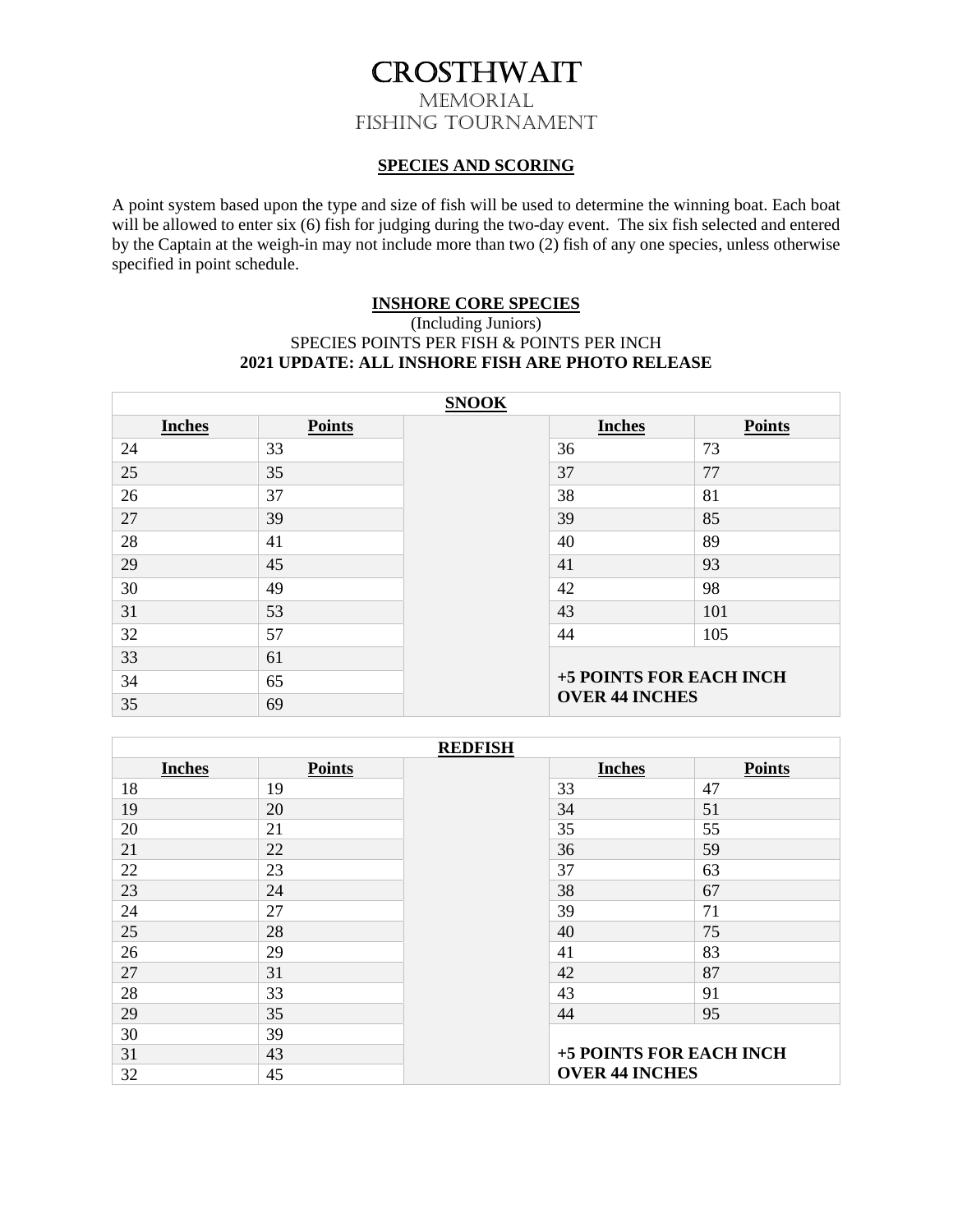# CROSTHWAIT

MEMORIAL FISHING TOURNAMENT

#### **INSHORE CORE SPECIES CONTINUED**

| <b>TROUT</b>  |               |  |                         |               |
|---------------|---------------|--|-------------------------|---------------|
| <b>Inches</b> | <b>Points</b> |  | <b>Inches</b>           | <b>Points</b> |
| 15            | 18            |  | 27                      | 65            |
| 16            | 20            |  | 28                      | 69            |
| 17            | 24            |  | 29                      | 74            |
| 18            | 28            |  | 30                      | 78            |
| 19            | 32            |  | 31                      | 82            |
| 20            | 36            |  | 32                      | 86            |
| 21            | 40            |  | 33                      | 90            |
| 22            | 44            |  | 34                      | 94            |
| 23            | 49            |  | 35                      | 98            |
| 24            | 53            |  | 36                      | 102           |
| 25            | 57            |  | +5 POINTS FOR EACH INCH |               |
| 26            | 61            |  | <b>OVER 36 INCHES</b>   |               |

#### **INSHORE WILDCARD SPECIES**

#### (Including Juniors) SPECIES POINTS PER FISH & POINTS PER INCH **2021 UPDATE: ALL FISH ARE PHOTO RELEASE ONE WILDCARD SPECIES WILL BE CHOSEN AT RANDOM DURING CAPTAIN'S MEETING (See Tournament Rules for more information)**

| <b>Species</b>             | <b>Points per Fish</b> | Points per Inch |
|----------------------------|------------------------|-----------------|
| Flounder                   |                        |                 |
| Tripletail                 |                        |                 |
| Pompano                    | 25                     |                 |
| Tarpon (Min. 36" overall)  | 75                     | N/A             |
| Cobia (Must be legal size) | 75                     | N/A             |

**\*All Federal and State Fishing laws must be adhered to. For more information visit the NMFS website at http://www.nmfs.noaa.gov/ or the FWC website at http://myfwc.com/** 

**\* For all Inshore species, length will be rounded to the nearest whole inch. Measurements of ½ inch or above will be rounded up.**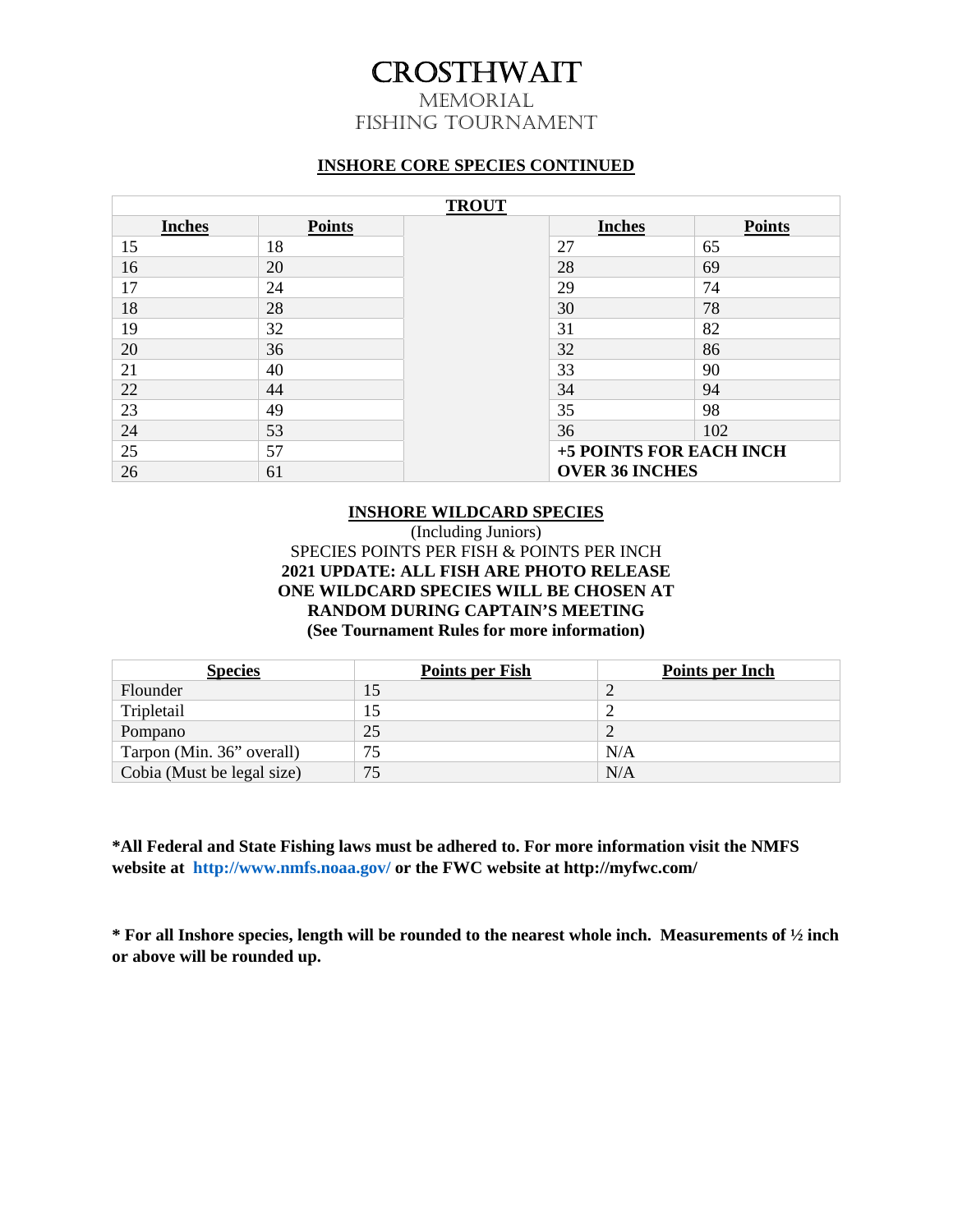## CROSTHWAIT MEMORIAL

## FISHING TOURNAMENT

### **OFFSHORE LIMTED & OFFSHORE UNLIMTED**

SPECIES POINTS PER FISH POINTS PER POUND

| <b>Species</b>                                                                         | <b>Points Per Fish</b> | <b>Points Per Pound</b>                                |
|----------------------------------------------------------------------------------------|------------------------|--------------------------------------------------------|
| Amberjack                                                                              | 5                      | $\mathbf{1}$                                           |
| Barrelfish                                                                             | 20                     | $\mathbf{1}$                                           |
| Cobia                                                                                  | 20                     | 1                                                      |
| Dolphin                                                                                | 35                     | $\overline{2}$                                         |
| Grouper (except Warsaw, Red<br>Grouper, and Scamp)                                     | 30                     | $\overline{2}$                                         |
| Red Grouper/Scamp Grouper                                                              | 30                     | 3                                                      |
| Hogfish                                                                                | 30                     | $\overline{4}$                                         |
| Kingfish                                                                               | 20                     | $\overline{2}$                                         |
| Mackerel (all 20" min)                                                                 | 20                     | $\mathbf{1}$                                           |
| African Pompano                                                                        | 20                     | $\overline{2}$                                         |
| Permit                                                                                 | 20                     | $\overline{2}$                                         |
| Billfish including Sail, Marlin<br>(Blue and White), Swordfish<br>(must be legal size) | 100                    | 2 billfish max (Marlin & Sail -<br>photo-release only) |
| Snapper (except Cubera) (all<br>$13''$ min)                                            | 30                     | $\overline{2}$                                         |
| Triple Tail                                                                            | 20                     | $\overline{4}$                                         |
| Tuna                                                                                   | 20                     | $\overline{2}$                                         |
| Wahoo                                                                                  | 35                     | $\mathbf{1}$                                           |
| Warsaw Grouper (must be legal<br>size)                                                 | 30                     | 1 (max weigh only one, max<br>$100$ pts)               |
| Cubera Snapper (must be legal<br>size)                                                 | 30                     | 1 (max weigh only one, max<br>$100$ pts)               |
| Tile Fish                                                                              | 40                     | $\mathbf{1}$                                           |

**All Federal and State Fishing laws must be adhered to. For more information visit the NMFS website at http://www.nmfs.noaa.gov/ or the FWC website at http://myfwc.com/**